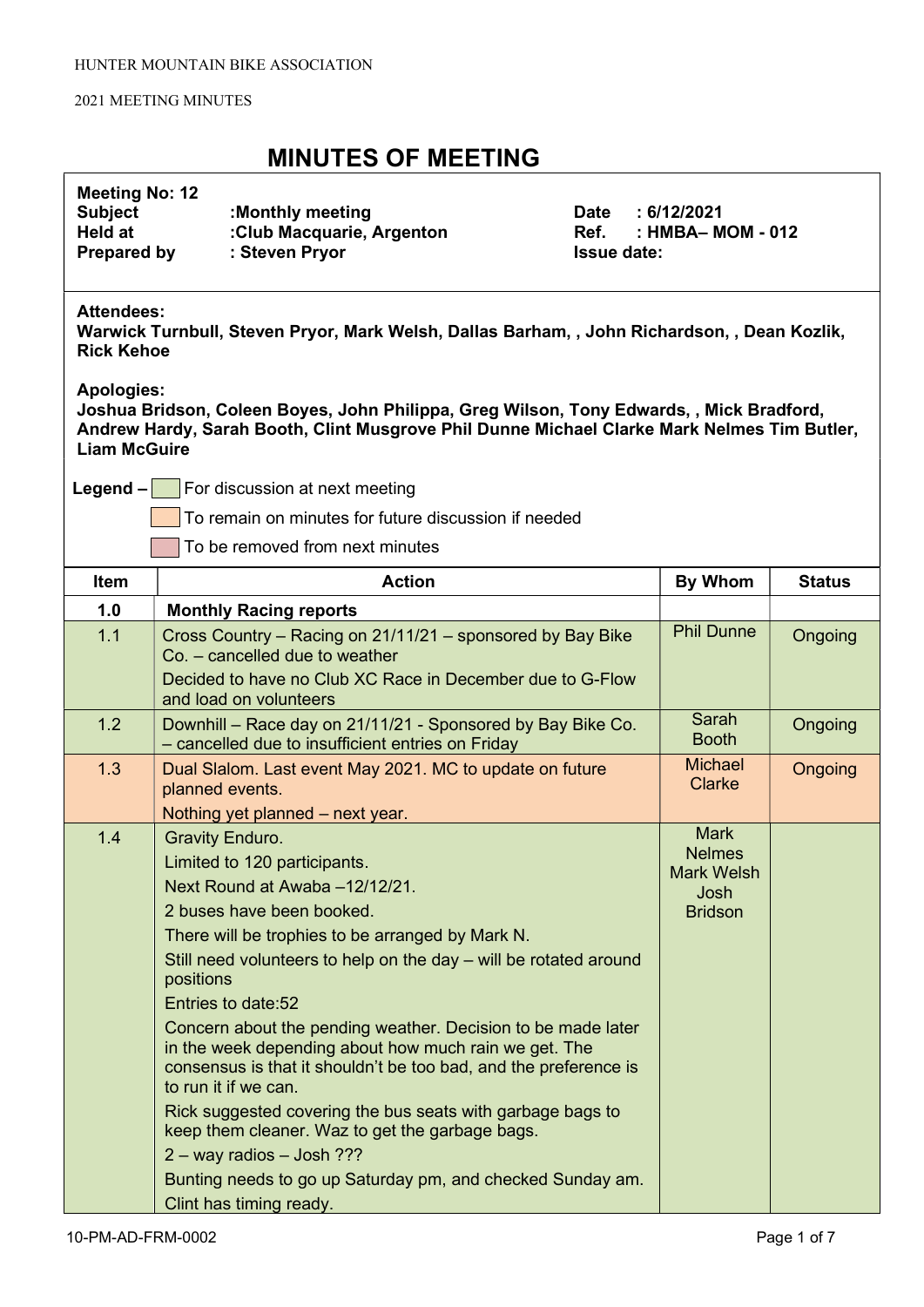| 1.5 | Discussion on a process for postponing races. Suggested we<br>try to move it one week then if not possible – cancel. Voted to<br>trial the next time a race is cancelled. | <b>Phil Dunne</b>        | For review<br>in future |
|-----|---------------------------------------------------------------------------------------------------------------------------------------------------------------------------|--------------------------|-------------------------|
| 1.6 | AusCycle starting National Cup in 2022. Discussion regarding                                                                                                              | Josh<br><b>Bridson</b>   |                         |
|     | changes to structure and arrangements.                                                                                                                                    | <b>Mark Welsh</b>        |                         |
|     | Will need to consider involvement in 2022.                                                                                                                                | Josh                     |                         |
| 1.7 | Adaptive Race - January 2022 - combined with normal XC<br>race as adaptive riders' preference is to be included and not<br>race separate.                                 | <b>Bridson</b><br>Andrew |                         |
|     | 1 <sup>st</sup> race should be on the adaptive track                                                                                                                      | Hardy                    |                         |
|     | Will look at incorporating into a couple of club races, maybe 3<br>throughout the year.                                                                                   |                          |                         |
| 1.8 | Update on 2022 Calendar                                                                                                                                                   | Phil / Sarah             |                         |
|     | Jan 16 XC + DH + Adaptive - Awaba                                                                                                                                         | / Mark N                 |                         |
|     | Feb 2, 9 & 16 XC Mid week evenings- Awaba                                                                                                                                 |                          |                         |
|     | Feb 20 - G-Flow Awaba                                                                                                                                                     |                          |                         |
|     | March 20 - XC Singleton                                                                                                                                                   |                          |                         |
|     | March 20 - DH Awaba                                                                                                                                                       |                          |                         |
|     | April 17 - G-Flow Awaba                                                                                                                                                   |                          |                         |
|     | May 15 - XC 3 hour at Singleton                                                                                                                                           |                          |                         |
|     | May 15 - DH at Awaba                                                                                                                                                      |                          |                         |
|     | June 19 - XC Awaba                                                                                                                                                        |                          |                         |
|     | July 17 - XC Awaba                                                                                                                                                        |                          |                         |
|     | August 21 - XC Singleton                                                                                                                                                  |                          |                         |
|     | August 21 - DH Awaba                                                                                                                                                      |                          |                         |
|     | Sept 7, 14 & 21 - XC Night Racing Awaba                                                                                                                                   |                          |                         |
|     | Sept 25 - G - Flow at Awaba                                                                                                                                               |                          |                         |
|     | Oct 15 - Dungog G Flow                                                                                                                                                    |                          |                         |
|     | Oct 16 - Dungog 3 hour                                                                                                                                                    |                          |                         |
|     | Nov 20 - XC + DH Awaba                                                                                                                                                    |                          |                         |
|     | Dec 11 - XC + DH Awaba                                                                                                                                                    |                          |                         |
| 2.0 | <b>Build Days and trail maintenance</b>                                                                                                                                   |                          |                         |
| 2.1 | Update for last month - Nil                                                                                                                                               |                          | Ongoing                 |
| 2.2 | <b>Next Build Day:</b>                                                                                                                                                    | <b>Dallas</b>            |                         |
|     | TBA after lockdown. Probably after Christmas, but might be                                                                                                                | <b>Barham</b>            |                         |
|     | able to get stuff carried in before then.                                                                                                                                 |                          |                         |
|     | Plan: Finish off Biraban. (3 main areas).                                                                                                                                 |                          |                         |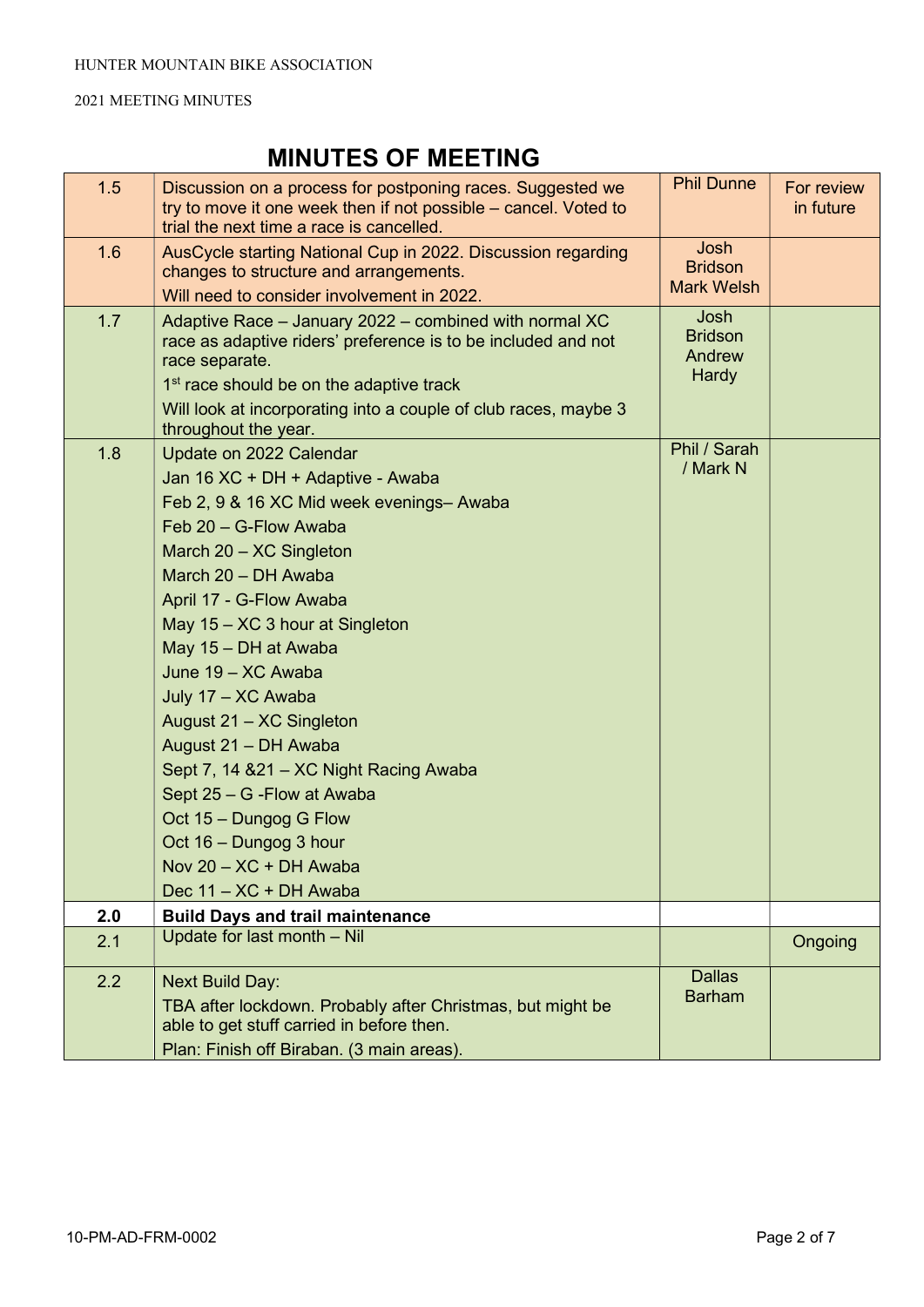| 2.3 | Wild Polly Trail - signage required.<br>Bottom of Wild Polly still needs to be attended to – signage and<br>diversion/return loop for 'sessioning'.                                                                                                                                                                                                                                                                                                                                                                                                                                                                                                                                                                                                                                                                       | <b>Dallas</b><br><b>Barham</b>                                                |  |
|-----|---------------------------------------------------------------------------------------------------------------------------------------------------------------------------------------------------------------------------------------------------------------------------------------------------------------------------------------------------------------------------------------------------------------------------------------------------------------------------------------------------------------------------------------------------------------------------------------------------------------------------------------------------------------------------------------------------------------------------------------------------------------------------------------------------------------------------|-------------------------------------------------------------------------------|--|
|     | Diversion arrows in place to direct off Red Loop into Little<br>Falcon for run down Wild Polly.                                                                                                                                                                                                                                                                                                                                                                                                                                                                                                                                                                                                                                                                                                                           | <b>Rick Kehoe</b>                                                             |  |
|     | Committee agreed to Rick's request to install a story board at<br>the start of Wild Polly. Rick advised that this was still in<br>progress. Rick to continue at own pace.                                                                                                                                                                                                                                                                                                                                                                                                                                                                                                                                                                                                                                                 |                                                                               |  |
| 2.4 | Junior downhill link- will require further discussion and<br>planning.                                                                                                                                                                                                                                                                                                                                                                                                                                                                                                                                                                                                                                                                                                                                                    | Josh<br>Bridson /<br><b>Rick Kehoe</b>                                        |  |
| 2.5 | Skills area. To be installed between the eastern carpark and the<br>development trail. Previous quotes were in the order of \$14k,<br>plus additional work by HMBA would total about \$20k.<br>Committee agreement to proceed.<br>December 13 <sup>th</sup> is still the start date.<br>Other aspects of this project to consider – moving of dirt to skills<br>area location (?Nick/Justin), installation of posts/cable for safety<br>(Rick/Jason), installation of other skills features, signage. Rick<br>is co-ordinating this.<br>In the future, we need to consider upgrading the carpark the<br>same as done to carpark 1 to prevent silting up the skills area.<br>Mulch – will be required.<br>Dallas to look at using "Dirt Glue" the trial in the skills area.<br>Dallas to check out the cost for 20 litres. | <b>Rick Kehoe</b><br>Josh<br><b>Bridson</b><br><b>Dallas</b><br><b>Barham</b> |  |
| 2.6 | Maintenance discussion. Andrew to investigate Lake Macquarie<br>Council appetite to pay for 'upkeep' / Maintenance -<br>subsequently agreed for Josh to speak to Council and STILL<br>needs to follow-up with email.                                                                                                                                                                                                                                                                                                                                                                                                                                                                                                                                                                                                      | Josh                                                                          |  |
|     |                                                                                                                                                                                                                                                                                                                                                                                                                                                                                                                                                                                                                                                                                                                                                                                                                           |                                                                               |  |
| 3.0 | Finance report.                                                                                                                                                                                                                                                                                                                                                                                                                                                                                                                                                                                                                                                                                                                                                                                                           |                                                                               |  |
| 3.1 | Club account balance as at 6/12/21:                                                                                                                                                                                                                                                                                                                                                                                                                                                                                                                                                                                                                                                                                                                                                                                       | <b>Warwick</b><br>Turnbull                                                    |  |
|     | \$83k.<br>Last months XC entries to be re-funded or possibly rolled-over<br>till next race.<br>\$20k set aside for Skills Area project<br>Social media post to be put out re active kids through                                                                                                                                                                                                                                                                                                                                                                                                                                                                                                                                                                                                                          |                                                                               |  |
|     | Auscycling. Waz will draft up some words.<br>Budget for the G flow, based on 52 riders we should make<br>about \$1200 profit.                                                                                                                                                                                                                                                                                                                                                                                                                                                                                                                                                                                                                                                                                             | <b>Warwick</b>                                                                |  |
|     | Sponsorship – Josh to forward to Rick a list of signs to be<br>removed. (Sponsors that have not renewed.                                                                                                                                                                                                                                                                                                                                                                                                                                                                                                                                                                                                                                                                                                                  | Josh / Rick                                                                   |  |
| 3.2 | Causey:                                                                                                                                                                                                                                                                                                                                                                                                                                                                                                                                                                                                                                                                                                                                                                                                                   | Joshua<br>Bridson /                                                           |  |
|     | Finished on 31/10/21 – changes to signage in process - (Coleen<br>and Rick to assist). Old signs have been removed and will be<br>updated with QR code for Paypal to our trail karma.                                                                                                                                                                                                                                                                                                                                                                                                                                                                                                                                                                                                                                     | <b>Rick Kehoe</b>                                                             |  |
|     |                                                                                                                                                                                                                                                                                                                                                                                                                                                                                                                                                                                                                                                                                                                                                                                                                           |                                                                               |  |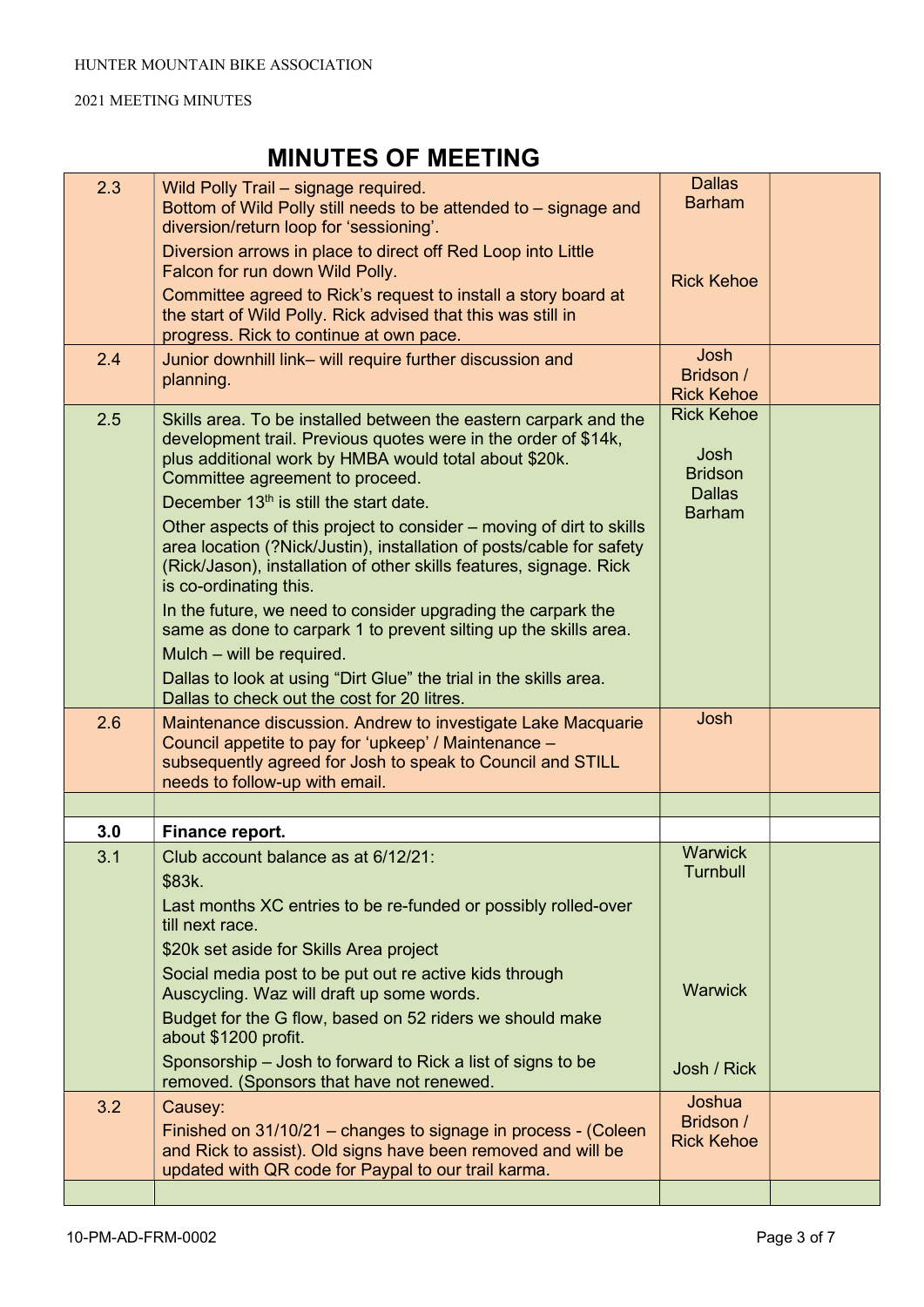| 4.0 | <b>Grants and Grant projects</b>                                                                                                                                                                                                                                                                                                                                                                                                              |                                                    |            |
|-----|-----------------------------------------------------------------------------------------------------------------------------------------------------------------------------------------------------------------------------------------------------------------------------------------------------------------------------------------------------------------------------------------------------------------------------------------------|----------------------------------------------------|------------|
| 4.1 | Sunshades grant. Nearing completion<br><b>Container Roof / Shelter</b><br>Materials for the containers have been delivered and are stored<br>at Wyee Transport.<br>Engineering drawings now obtained.<br>Simon Conway and Clint to construct and install – date TBA.<br>Anthony (Facebook) has offered long-reach loader to assist with<br>install<br>Waiting till Covid allows us to proceed.                                                | Andrew<br>Hardy /<br>Josh<br><b>Bridson</b>        | In process |
| 4.2 | Lake Mac Council $-$ The club is still to use the \$7,000 grant<br>provided in 2019 – was to assist in running a National Round at<br>Awaba. Discussion on when has commenced – refer to<br>comments regarding Auscycling National Series above.                                                                                                                                                                                              |                                                    | In process |
| 4.3 | Grant Application - Regional Sport Facility Fund - \$500k -<br>submitted 8/10/21 - decision by end of 2021 - if successful we<br>will look to engage 'arms-length' project manager and trail<br>companies based on quoting procedures.                                                                                                                                                                                                        | Andrew<br>Hardy /<br><b>Josh</b><br><b>Bridson</b> | In process |
| 4.4 | Andrew to apply for a Grant for another shuttle trailer when a<br>suitable option becomes available. Will need to be clear on<br>preferred shuttle prior to submission - Josh discussed that<br>preference would be to continue to sort issues on current trailer<br>first – if still not satisfied then trial other options before settling<br>on item to submit for grant.                                                                  | Andrew<br>Hardy                                    |            |
|     |                                                                                                                                                                                                                                                                                                                                                                                                                                               |                                                    |            |
| 5.0 | <b>Correspondence and notifications</b>                                                                                                                                                                                                                                                                                                                                                                                                       |                                                    |            |
| 5.1 | <b>Contact from Veteran's Affairs.</b><br>Discussion continuing with initial suggestion to include Come<br>and Try Day in October - Committee agreed to proceed with<br>this. There is also a build day aspect along with administrative<br>participation potential.<br>Contact is Rachel (Veterans Sports Australia).<br>No further update this month.                                                                                       | <b>Josh</b><br>Bridson /<br>Sarah<br><b>Booth</b>  |            |
| 5.2 | Riders and traffic on Mt Faulk road during events.<br>Discussion that HMBA should consider getting some signage to<br>make sure the riders use single file, keep left, etc.<br>HMBA to consider policy or obtaining our own Traffic<br>Management Plan to request Event Promotors to abide by.<br>Rocky Trail had developed Rider and Traffic management plans for<br>event on 27/28 November but did not implement as event was<br>cancelled |                                                    |            |
| 5.3 | Deaf Games 2022. They have approached the club to possibly<br>use the club facilities. Planned dates are Easter long weekend<br>in April 13th/14th - update from Dean?                                                                                                                                                                                                                                                                        |                                                    |            |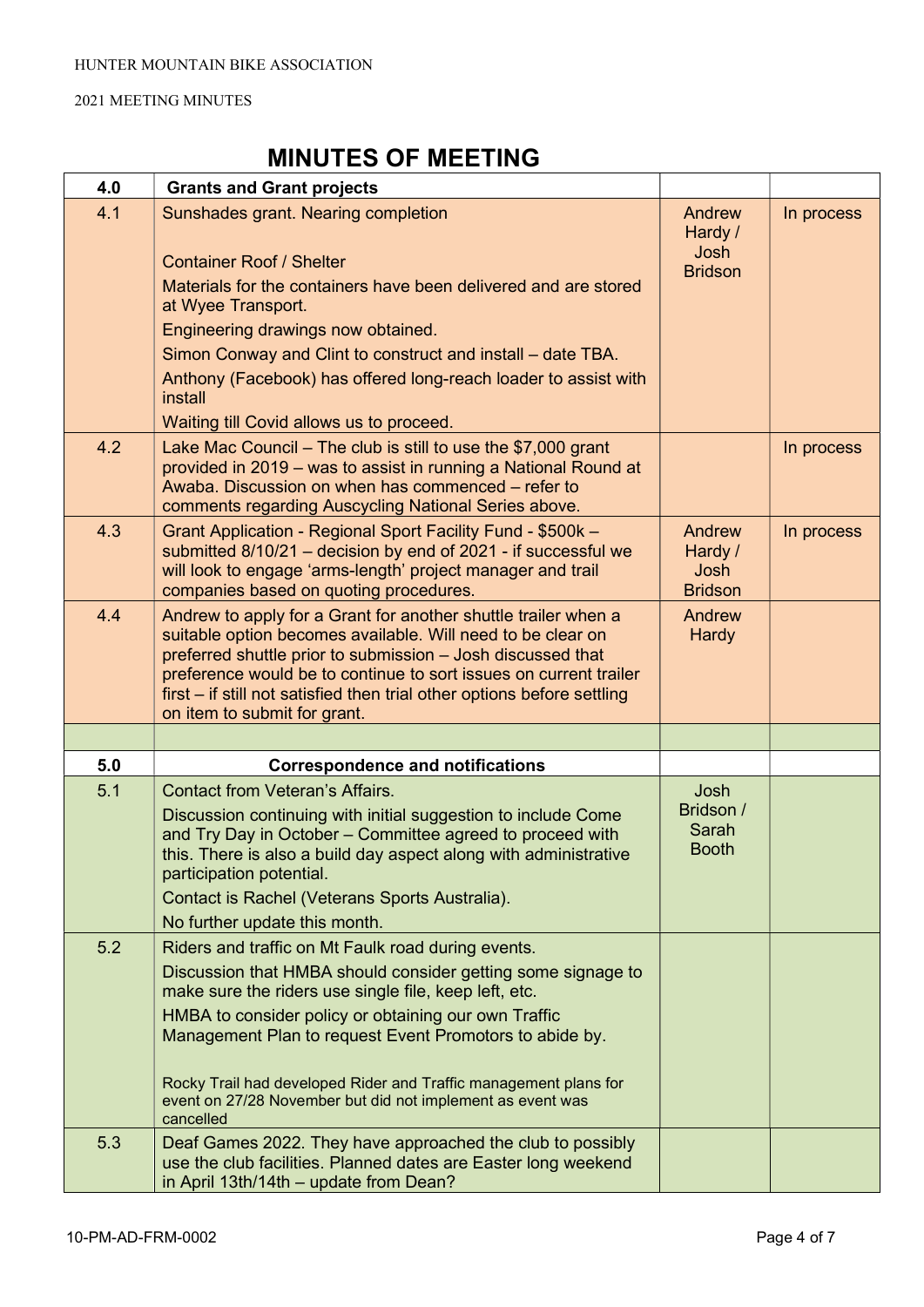| 5.5 | Email from Jenny Rand – Project Planning on behalf of Lake<br>Mac Council.                                                                                                                                                                                                                                                                                                                                                                                                                                                                                                 |                               |            |
|-----|----------------------------------------------------------------------------------------------------------------------------------------------------------------------------------------------------------------------------------------------------------------------------------------------------------------------------------------------------------------------------------------------------------------------------------------------------------------------------------------------------------------------------------------------------------------------------|-------------------------------|------------|
|     | Jenny currently working on her submission - waiting on Awaba<br>Mountain Bike Park Masterplan from Josh - currently under<br>review.                                                                                                                                                                                                                                                                                                                                                                                                                                       |                               |            |
| 5.6 | Sports Grants - Coaches courses and shade structures.                                                                                                                                                                                                                                                                                                                                                                                                                                                                                                                      | Andrew                        |            |
|     | Need completion evidence.                                                                                                                                                                                                                                                                                                                                                                                                                                                                                                                                                  | <b>Hardy</b>                  |            |
| 5.7 | Email from White Lightning Events - request approval for GE<br>event on 6/3/22                                                                                                                                                                                                                                                                                                                                                                                                                                                                                             | <b>Josh</b><br><b>Bridson</b> |            |
|     | Committee voted to approve $-$ Josh has confirmed this $-$ further<br>planning to occur in January.                                                                                                                                                                                                                                                                                                                                                                                                                                                                        |                               |            |
|     | Mark Nelmes can provide further info if needed                                                                                                                                                                                                                                                                                                                                                                                                                                                                                                                             |                               |            |
|     |                                                                                                                                                                                                                                                                                                                                                                                                                                                                                                                                                                            |                               |            |
| 6.0 | <b>Advocacy</b>                                                                                                                                                                                                                                                                                                                                                                                                                                                                                                                                                            |                               |            |
| 6.1 | Feedback on Faulk Line from Adaptive Riders - Sebastian from<br>Sargood on Collaroy still to attend for a walk through on the<br>remainder of Faulk Line - waiting for meeting to discuss specific<br>areas of concern - Update to be provided following meeting.                                                                                                                                                                                                                                                                                                          |                               | In process |
| 6.2 | Low bump rails required for Development trail bridges - to be<br>completed as Committee / Volunteer project - Josh has<br>requested feedback from Waz Turnbull in consultation with<br>Chris (adaptive riding friend).<br>We need to review this at the weekend when we are out<br>there. Dallas to take the lead.<br>It needs to be quite low. Should also be full length of<br>$\bullet$<br>bridge and not just corners.<br>Suggestion was PVC pipe – need to consider<br>saddles/fixing to suitable height.<br>Dallas to look at "plastic wood" for use as side boards. | <b>Dallas</b>                 | In process |
| 7.0 | <b>Covid Plan</b>                                                                                                                                                                                                                                                                                                                                                                                                                                                                                                                                                          |                               |            |
| 7.1 | Covid 19 requirements to be kept up to date by President. The<br>most recent plan is still current and HMBA is officially a 'Covid<br>Safe business'.                                                                                                                                                                                                                                                                                                                                                                                                                      | Josh<br><b>Bridson</b>        | Ongoing    |
| 8.0 | <b>Club merchandise</b>                                                                                                                                                                                                                                                                                                                                                                                                                                                                                                                                                    |                               |            |
| 8.1 | Josh to manage T-Shirts.                                                                                                                                                                                                                                                                                                                                                                                                                                                                                                                                                   | Josh                          |            |
|     | Trail jerseys delivered in October $-$ a few more left $-$ will be<br>added to store.                                                                                                                                                                                                                                                                                                                                                                                                                                                                                      | <b>Bridson</b>                |            |
|     | Suggestion that we do a new shirt design in the new year -<br>maybe as a competition.                                                                                                                                                                                                                                                                                                                                                                                                                                                                                      |                               |            |
|     | T-Shirt – can people buy a T-shirt when entering a race? Clint<br>said yes. Josh to look into it.                                                                                                                                                                                                                                                                                                                                                                                                                                                                          |                               |            |
| 8.2 | Plenty of socks still available. Will look to have these out for<br>sale at Race Days.                                                                                                                                                                                                                                                                                                                                                                                                                                                                                     |                               |            |
| 9.0 | <b>Awaba Maps and Signs</b>                                                                                                                                                                                                                                                                                                                                                                                                                                                                                                                                                |                               |            |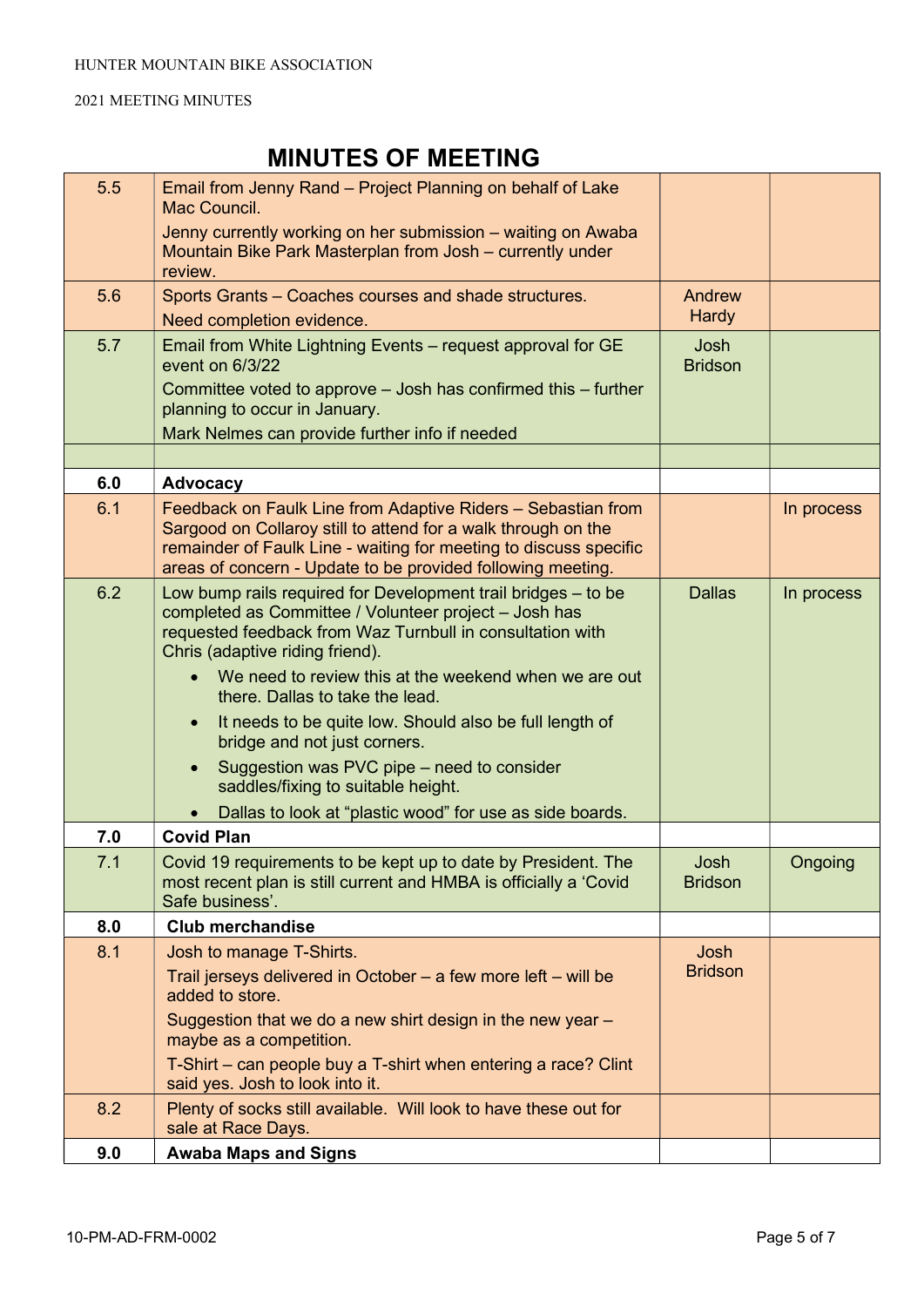| 9.1          | Coleen was working on the large trail maps. Dallas to follow up<br>re installation at future Trail Building Day.<br>Need to include new trails - Michael Clarke to assist.                                                                                                                                                                                                                 | <b>Josh</b><br>Bridson /<br><b>Dallas</b><br>Barham /<br><b>Michael</b><br><b>Clarke</b> | In process |
|--------------|--------------------------------------------------------------------------------------------------------------------------------------------------------------------------------------------------------------------------------------------------------------------------------------------------------------------------------------------------------------------------------------------|------------------------------------------------------------------------------------------|------------|
| 9.2          | Discussion on including GPS coordinates on all Awaba signs.<br>General agreement. Michael Clarke to investigate further.                                                                                                                                                                                                                                                                   | <b>Michael</b><br><b>Clarke</b>                                                          | In Process |
| 9.3          | Additional Trail Sponsorship signs agreed to. Josh to<br>coordinate with interested parties - locations TBA.<br>Email hmbaweb@gmail.com if interested.                                                                                                                                                                                                                                     | Josh<br><b>Bridson</b>                                                                   | In Process |
| 9.4          | Trail counters. One on Development Trail was not working -<br>update – we are going to send the 2 broken ones away for<br>quote on repairing<br>Main trail counter (incl Faulk Line): Will get update for next<br>meeting following G-Flow<br>Mike Hill trail counter (before tunnel on return): Working well -<br>average 87 riders per day over past 2-3 months including wet<br>weather | <b>Steve</b><br>Pryor                                                                    |            |
| 10           | <b>Container security</b>                                                                                                                                                                                                                                                                                                                                                                  |                                                                                          |            |
|              |                                                                                                                                                                                                                                                                                                                                                                                            |                                                                                          |            |
| 10.1         | <b>No issues</b>                                                                                                                                                                                                                                                                                                                                                                           |                                                                                          |            |
| 11           | <b>General Business</b>                                                                                                                                                                                                                                                                                                                                                                    |                                                                                          |            |
| 11.1         | John P suggested constructing an area for people to sit and<br>relax if they are not riding. John to knock up a design.                                                                                                                                                                                                                                                                    | <b>John</b><br>Phillipa                                                                  |            |
| 11.2         | HMBA to form a Kids academy? Discussion has started -<br>possibility of working in with Hunter Schools Academhy with<br>assistance from Jason English - more details to come                                                                                                                                                                                                               | <b>Josh</b><br><b>Bridson</b>                                                            | In process |
| 11.3         | <b>Shuttle Companies at Awaba MTB Park:</b><br>David Campling – approved and advertising dates.<br>Hunter Shuttle Service: Up to date with Payment - Assisting on<br>G-Flow as volunteers to drive shuttles                                                                                                                                                                                |                                                                                          |            |
| 11.4         | H-Events - Re Westpac Chopper fundraiser - social ride more<br>so than a race. Moved to 26/03/22.                                                                                                                                                                                                                                                                                          |                                                                                          |            |
| 11.5<br>11.6 | HMBA Riders Lounge going well - about 190 members.<br>Suggestion that we have representatives at the race days to<br>welcome new riders and provide an induction.<br>Beginners Guides for XC and DH racing are almost done -<br>thanks to new Member Ella H for helping with this                                                                                                          | Josh<br><b>Bridson</b>                                                                   |            |